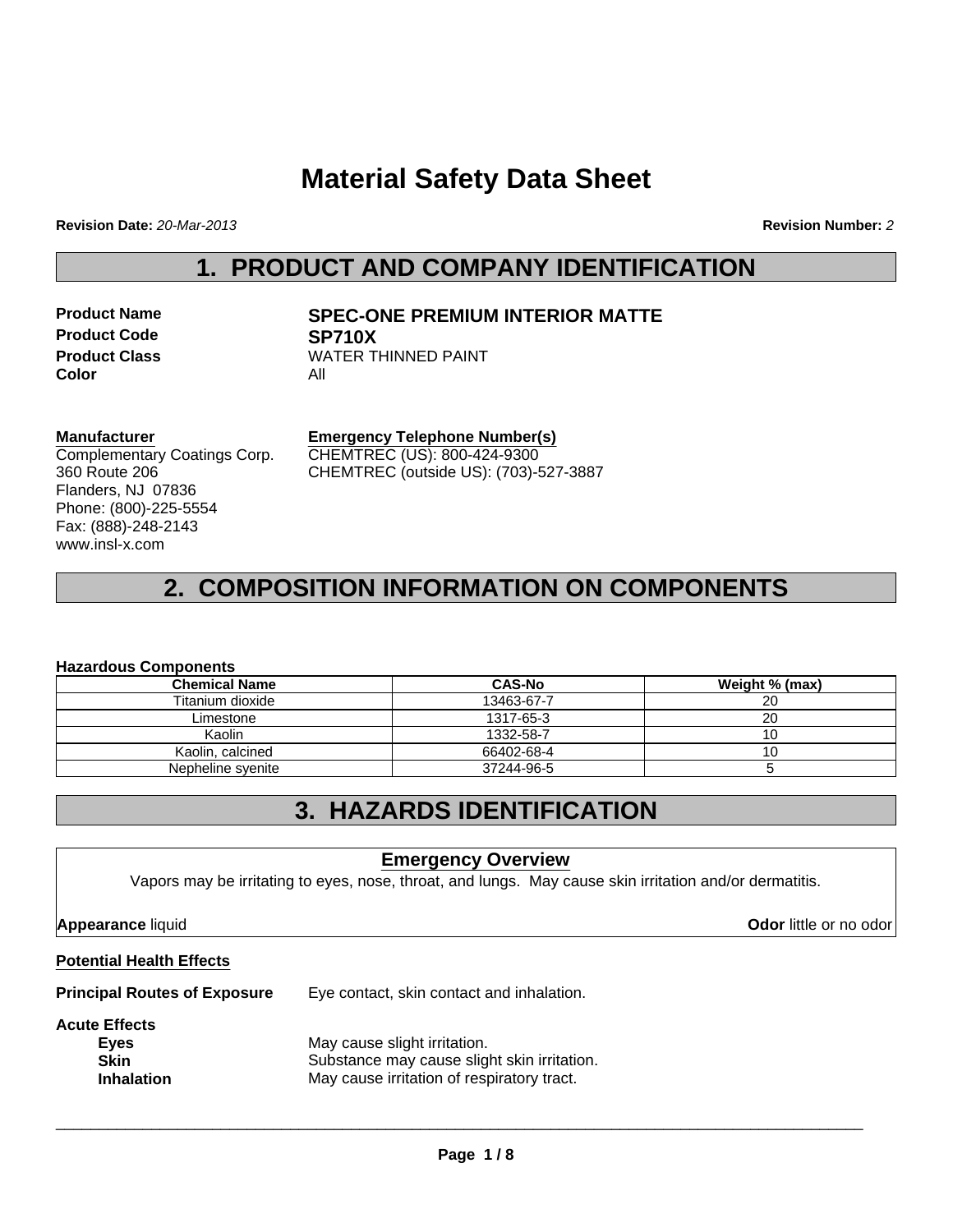| Ingestion       | Ingestion may cause gastrointestinal irritation, nausea, vomiting and diarrhea. |
|-----------------|---------------------------------------------------------------------------------|
| Chronic Effects | Repeated contact may cause allergic reactions in very susceptible persons.      |

 $\Box$ 

*See Section 11 for additional Toxicological information.*

**Aggravated Medical Conditions** None known

| HMIS                                     | Health: $1^*$ | <b>Flammability: 0</b> | <b>Reactivity: 0</b> | $PPE: -$ |
|------------------------------------------|---------------|------------------------|----------------------|----------|
| <b>HMIS Legend</b><br>0 - Minimal Hazard |               |                        |                      |          |
| 1 - Slight Hazard<br>_ _ _ _ _ _ _ _     |               |                        |                      |          |

- 2 Moderate Hazard
- 3 Serious Hazard
- 4 Severe Hazard
- \* Chronic Hazard

X - Consult your supervisor or S.O.P. for "Special" handling instructions.

*Note: The PPE rating has intentionally been left blank. Choose appropriate PPE that will protect employees from the hazards the material will present under the actual normal conditions of use.*

*Caution: HMIS® ratings are based on a 0-4 rating scale, with 0 representing minimal hazards or risks, and 4 representing significant hazards or risks. Although HMIS® ratings are not required on MSDSs under 29 CFR 1910.1200, the preparer, has chosen to provide them. HMIS® ratings are to be used only in conjunction with a fully implemented HMIS® program by workers who have received appropriate HMIS® training. HMIS® is a registered trade and service mark of the NPCA. HMIS® materials may be purchased exclusively from J. J. Keller (800) 327-6868.*

|                           | <b>4. FIRST AID MEASURES</b>                                                                       |
|---------------------------|----------------------------------------------------------------------------------------------------|
| <b>General Advice</b>     | No hazards which require special first aid measures.                                               |
| <b>Eye Contact</b>        | Rinse thoroughly with plenty of water for at least 15 minutes and consult a physician.             |
| <b>Skin Contact</b>       | Wash off immediately with soap and plenty of water removing all contaminated<br>clothes and shoes. |
| <b>Inhalation</b>         | Move to fresh air. If symptoms persist, call a physician.                                          |
| Ingestion                 | Clean mouth with water and afterwards drink plenty of water. Consult a physician if<br>necessary.  |
| <b>Notes To Physician</b> | Treat symptomatically                                                                              |
|                           |                                                                                                    |

## **5. FIRE-FIGHTING MEASURES**

| <b>Suitable Extinguishing Media</b>                                                                                  | Use extinguishing measures that are appropriate to local<br>circumstances and the surrounding environment. |
|----------------------------------------------------------------------------------------------------------------------|------------------------------------------------------------------------------------------------------------|
| <b>Protective Equipment And Precautions For Firefighters</b> As in any fire, wear self-contained breathing apparatus | pressure-demand, MSHA/NIOSH (approved or equivalent)<br>and full protective gear.                          |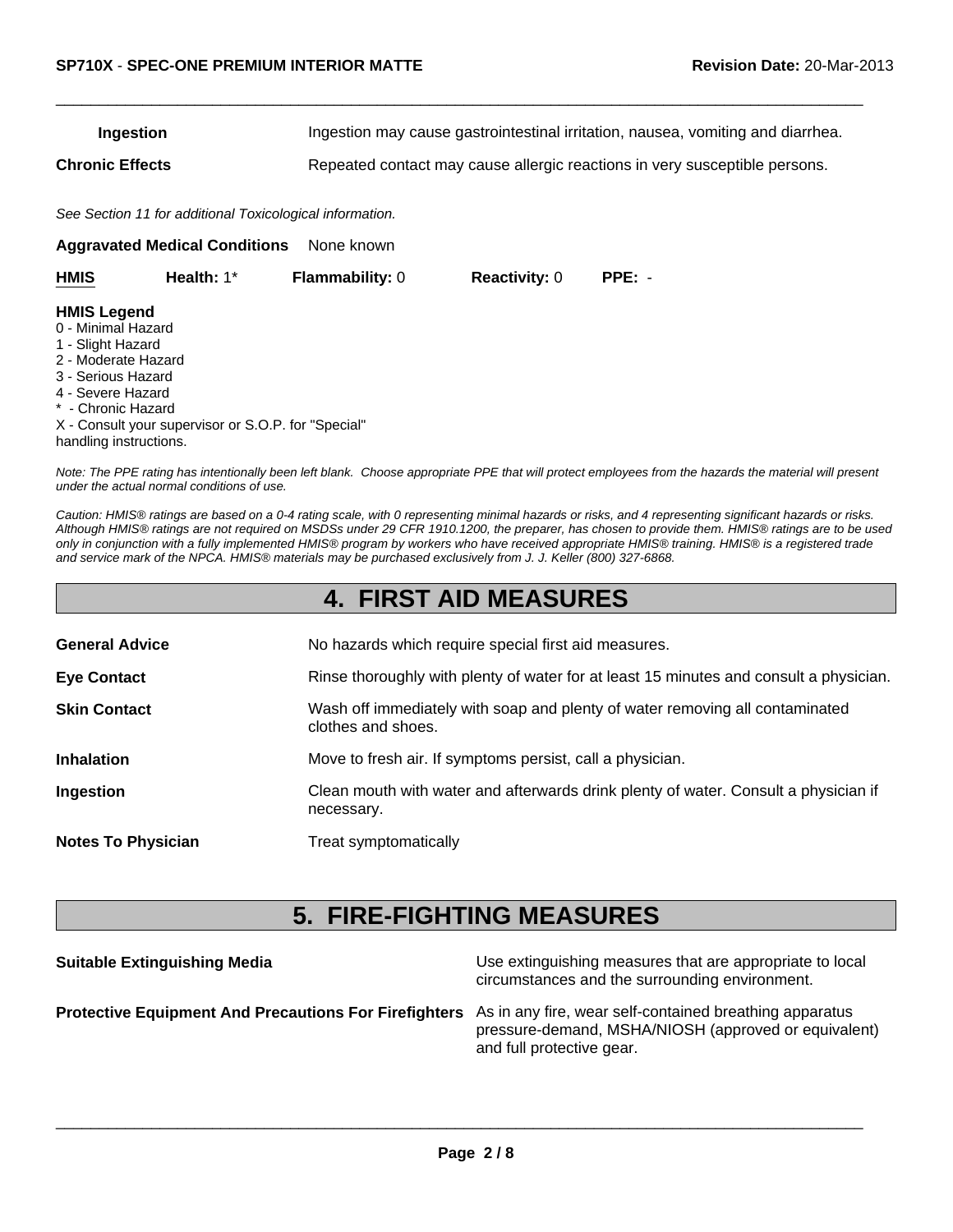| <b>Specific Hazards Arising From The Chemical</b>                                                 | Closed containers may rupture if exposed to fire or extreme<br>heat. |
|---------------------------------------------------------------------------------------------------|----------------------------------------------------------------------|
| <b>Sensitivity To Mechanical Impact</b>                                                           | No.                                                                  |
| <b>Sensitivity To Static Discharge</b>                                                            | No.                                                                  |
| <b>Flash Point Data</b><br>Flash Point (°F)<br>Flash Point (°C)<br><b>Flash Point Method</b>      | Not applicable<br>Not applicable<br>Not applicable                   |
| <b>Flammability Limits In Air</b><br><b>Lower Explosion Limit</b><br><b>Upper Explosion Limit</b> | Not applicable<br>Not applicable                                     |
| <b>NFPA</b><br>Health: 1<br>Flammability: 0                                                       | Special: -<br><b>Instability:</b> 0                                  |
| <b>NFPA Legend</b>                                                                                |                                                                      |

 $\Box$ 

- 0 Not Hazardous
- 1 Slightly
- 2 Moderate
- 3 High
- 4 Severe

*The ratings assigned are only suggested ratings, the contractor/employer has ultimate responsibilities for NFPA ratings where this system is used.*

*Additional information regarding the NFPA rating system is available from the National Fire Protection Agency (NFPA) at www.nfpa.org.*

### **6. ACCIDENTAL RELEASE MEASURES**

| <b>Personal Precautions</b>      | Avoid contact with skin, eyes and clothing. Ensure adequate ventilation.                                                                                                      |
|----------------------------------|-------------------------------------------------------------------------------------------------------------------------------------------------------------------------------|
| <b>Environmental Precautions</b> | Prevent further leakage or spillage if safe to do so.                                                                                                                         |
| <b>Methods For Clean-Up</b>      | Soak up with inert absorbent material. Sweep up and shovel into suitable containers<br>for disposal.                                                                          |
| <b>Other Information</b>         | None known                                                                                                                                                                    |
|                                  | <b>7. HANDLING AND STORAGE</b>                                                                                                                                                |
| <b>Handling</b>                  | Avoid contact with skin, eyes and clothing. Avoid breathing vapors, spray mists or<br>sanding dust. In case of insufficient ventilation, wear suitable respiratory equipment. |

**Storage** Keep container tightly closed. Keep out of the reach of children.

# **8. EXPOSURE CONTROLS / PERSONAL PROTECTION**

**Exposure Limits**

\_\_\_\_\_\_\_\_\_\_\_\_\_\_\_\_\_\_\_\_\_\_\_\_\_\_\_\_\_\_\_\_\_\_\_\_\_\_\_\_\_\_\_\_\_\_\_\_\_\_\_\_\_\_\_\_\_\_\_\_\_\_\_\_\_\_\_\_\_\_\_\_\_\_\_\_\_\_\_\_\_\_\_\_\_\_\_\_\_\_\_\_\_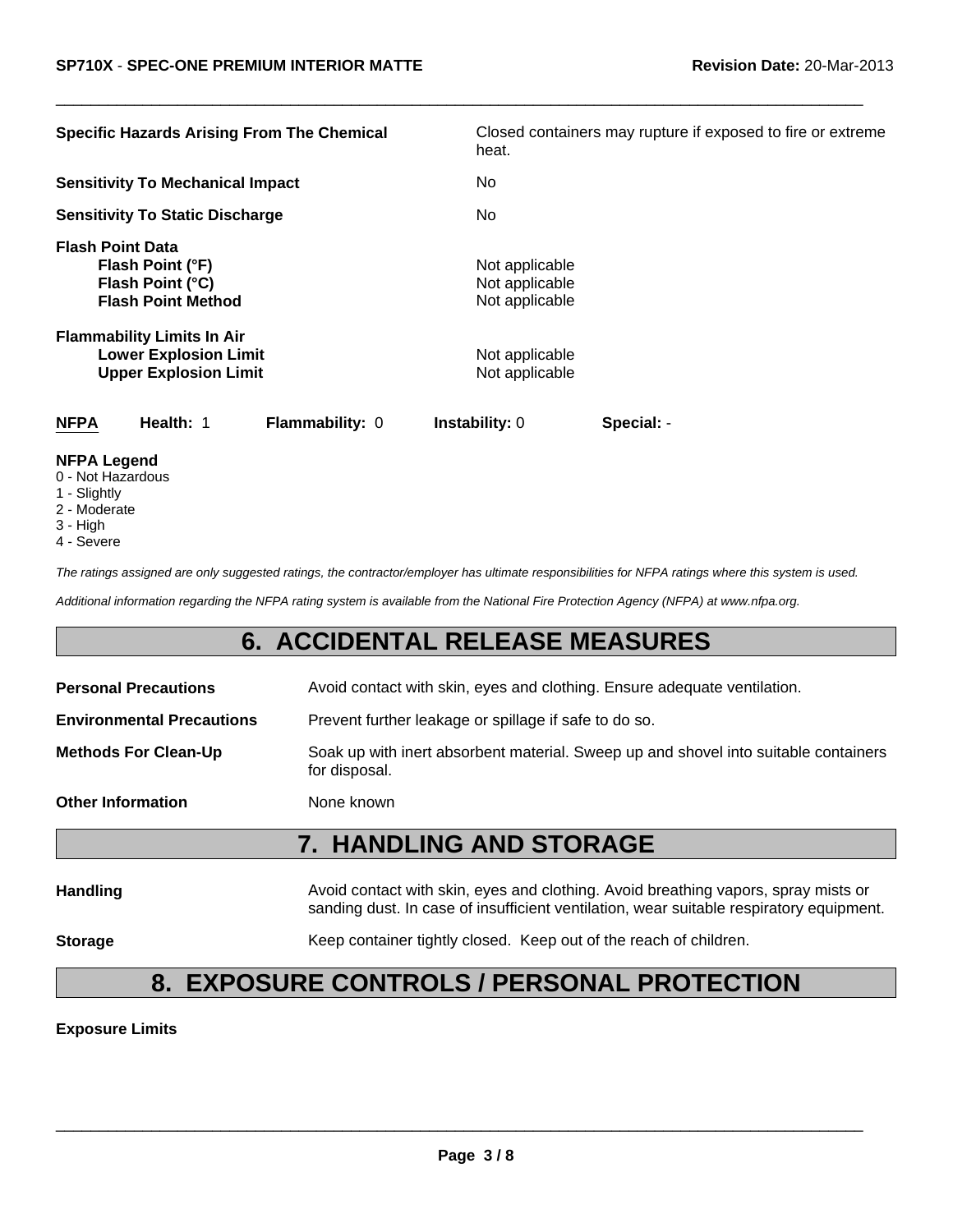#### **Hazardous Components**

| <b>Chemical Name</b> | <b>ACGIH</b>                | <b>OSHA</b>                               |
|----------------------|-----------------------------|-------------------------------------------|
| Titanium dioxide     | 10 mg/m <sup>3</sup> - TWA  | 15 mg/m <sup>3</sup> - TWA total          |
| Limestone            | N/E                         | 15 mg/m <sup>3</sup> - TWA total          |
|                      |                             | $5 \text{ mg/m}^3$ - TWA                  |
| Kaolin               | 2 mg/m <sup>3</sup> - TWA   | 15 mg/m <sup>3</sup> - TWA total          |
|                      |                             | 5 mg/m <sup>3</sup> - TWA                 |
| Kaolin, calcined     | $0.2 \text{ mg/m}^3$ - TWA  | $5 \text{ mg/m}^3$ - TWA                  |
|                      | $5$ mg/m <sup>3</sup> - TWA |                                           |
|                      | 10 mg/m <sup>3</sup> - STEL |                                           |
| Nepheline syenite    | N/E                         | 5 mg/m <sup>3</sup> - TWA (nuisance dust) |

 $\Box$ 

#### **Legend**

ACGIH - American Conference of Governmental Industrial Hygienists Exposure Limits OSHA - Occupational Safety & Health Administration Exposure Limits N/E - Not Established

| <b>Engineering Measures</b>          | Ensure adequate ventilation, especially in confined areas.                                                                          |  |
|--------------------------------------|-------------------------------------------------------------------------------------------------------------------------------------|--|
| <b>Personal Protective Equipment</b> |                                                                                                                                     |  |
| <b>Eye/Face Protection</b>           | Safety glasses with side-shields.                                                                                                   |  |
| <b>Skin Protection</b>               | Protective gloves and impervious clothing                                                                                           |  |
| <b>Respiratory Protection</b>        | In case of insufficient ventilation wear suitable respiratory equipment.                                                            |  |
| <b>Hygiene Measures</b>              | Avoid contact with skin, eyes and clothing. Remove and wash contaminated clothing<br>before re-use. Wash thoroughly after handling. |  |

# **9. PHYSICAL AND CHEMICAL PROPERTIES**

| Appearance                        | liquid            |
|-----------------------------------|-------------------|
| Odor                              | little or no odor |
| Density (Ibs/gal)                 | $10.0 - 11.7$     |
| <b>Specific Gravity</b>           | $1.20 - 1.40$     |
| рH                                | Not available     |
| <b>Viscosity (centistokes)</b>    | Not available     |
| <b>Evaporation Rate</b>           | Not available     |
| <b>Vapor Pressure</b>             | Not available     |
| <b>Vapor Density</b>              | Not available     |
| Wt. % Solids                      | 40 - 55           |
| Vol. % Solids                     | $25 - 40$         |
| Wt. % Volatiles                   | $45 - 60$         |
| <b>Vol. % Volatiles</b>           | $60 - 75$         |
| <b>VOC Regulatory Limit (g/L)</b> | <50               |
| <b>Boiling Point (°F)</b>         | 212               |
| <b>Boiling Point (°C)</b>         | 100               |
| <b>Freezing Point (°F)</b>        | 32                |
| <b>Freezing Point (°C)</b>        | 0                 |
| Flash Point (°F)                  | Not applicable    |
| Flash Point (°C)                  | Not applicable    |
| <b>Flash Point Method</b>         | Not applicable    |
| <b>Upper Explosion Limit</b>      | Not applicable    |
| <b>Lower Explosion Limit</b>      | Not applicable    |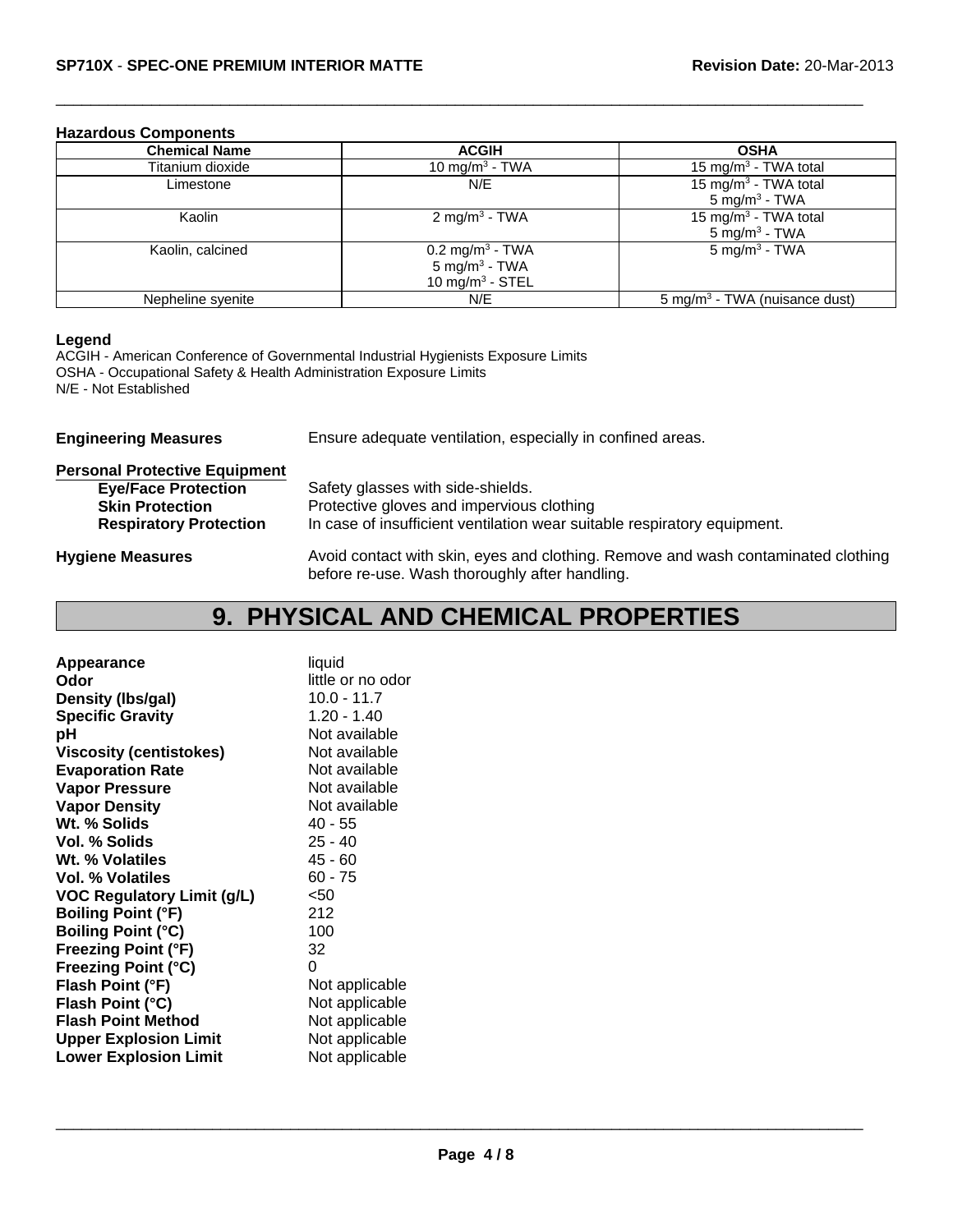### **10. STABILITY AND REACTIVITY**

 $\Box$ 

**Hazardous Decomposition Products** None under normal use.

**Chemical Stability Stability** Stable under normal conditions.

**Conditions To Avoid Prevent from freezing** 

**Incompatible Materials No materials** No materials to be especially mentioned.

**Possibility Of Hazardous Reactions** None under normal conditions of use.

### **11. TOXICOLOGICAL INFORMATION**

#### **Acute Toxicity**

**Product** No information available

#### **Component**

LD50 Dermal:  $> 10000$  mg/m<sup>3</sup> (Rabbit) Titanium dioxide LC50 Inhalation (Dust):  $> 6.82$  mg/L (Rat, 4 hr.) LD50 Oral: > 10000 mg/kg (Rat)

Limestone LD50 Oral: 6,450 mg/kg (Rat) vendor data Sensitization: No sensitizing effects known.

Kaolin LD50 Oral: > 5000 mg/kg (Rat)

Nepheline syenite Sensitization: No sensitizing effects known.

#### **Chronic Toxicity**

#### **Carcinogenicity**

*The information below indicates whether each agency has listed any ingredient as a carcinogen:*

| <b>Chemical Name</b> | <b>ACGIH</b> | <b>IARC</b>   | <b>NTP</b> | <b>OSHA</b><br>Carcinogen |
|----------------------|--------------|---------------|------------|---------------------------|
|                      |              | 2B - Possible |            | Listed                    |
| Titanium dioxide     |              | Human         |            |                           |
|                      |              | Carcinogen    |            |                           |
| Kaolin, calcined     |              | 2B - Possible |            |                           |
|                      |              | Human         |            |                           |
|                      |              | Carcinogen    |            |                           |

\_\_\_\_\_\_\_\_\_\_\_\_\_\_\_\_\_\_\_\_\_\_\_\_\_\_\_\_\_\_\_\_\_\_\_\_\_\_\_\_\_\_\_\_\_\_\_\_\_\_\_\_\_\_\_\_\_\_\_\_\_\_\_\_\_\_\_\_\_\_\_\_\_\_\_\_\_\_\_\_\_\_\_\_\_\_\_\_\_\_\_\_\_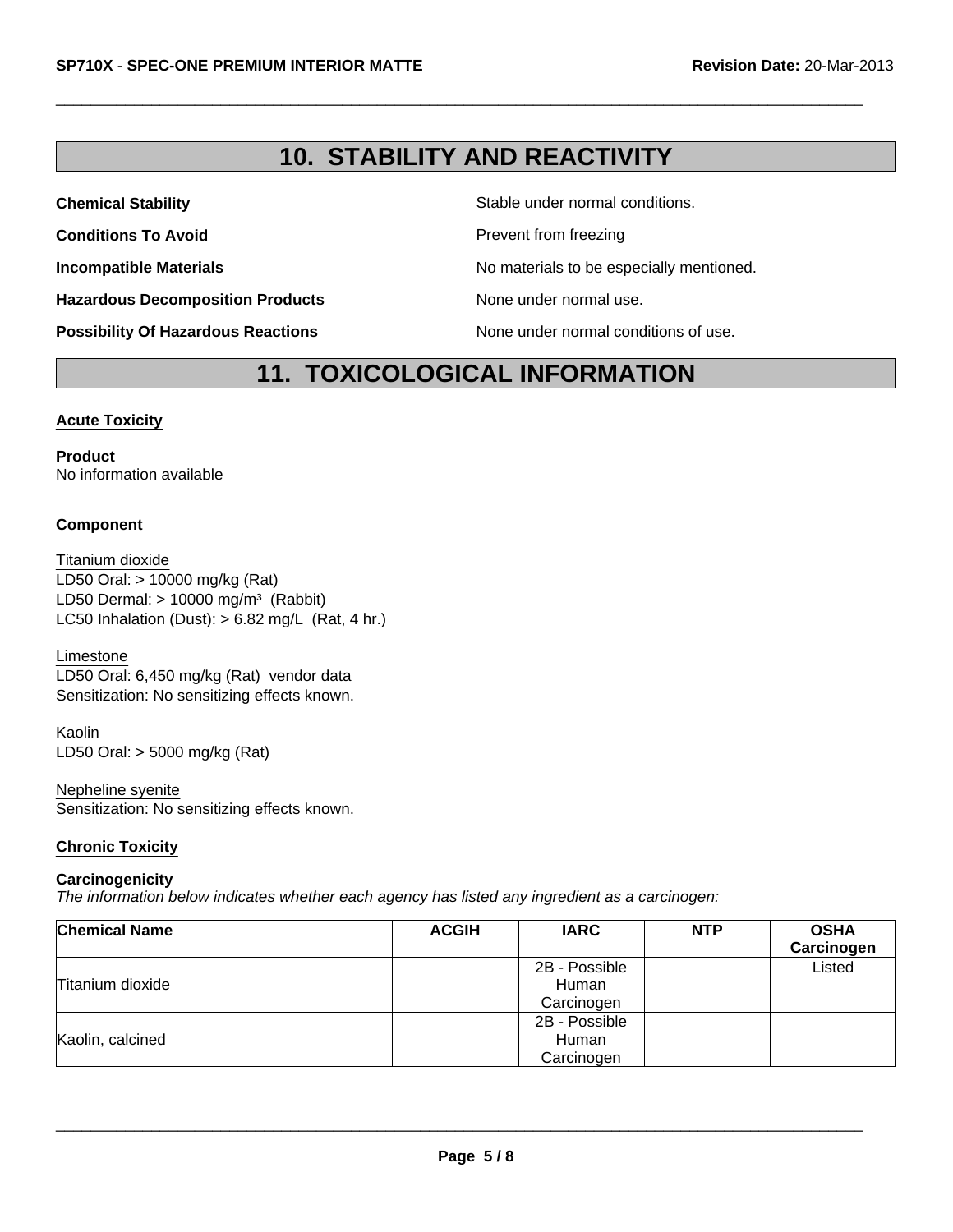• Although IARC has classified titanium dioxide as possibly carcinogenic to humans (2B), their summary concludes: "No significant exposure to titanium dioxide is thought to occur during the use of products in which titanium dioxide is bound to other materials, such as paint."

 $\Box$ 

#### **Legend**

ACGIH - American Conference of Governmental Industrial Hygienists IARC - International Agency for Research on Cancer NTP - National Toxicity Program OSHA - Occupational Safety & Health Administration

## **12. ECOLOGICAL INFORMATION**

#### **Ecotoxicity Effects**

### **Product**

**Acute Toxicity to Fish** No information available

#### **Acute Toxicity to Aquatic Invertebrates**

No information available

**Acute Toxicity to Aquatic Plants**

No information available

#### **Component**

**Acute Toxicity to Fish** No information available

Titanium dioxide LC50: >1000 mg/L (Fathead Minnow - 96 hr.)

#### **Acute Toxicity to Aquatic Invertebrates**

No information available

#### **Acute Toxicity to Aquatic Plants**

No information available

### **13. DISPOSAL CONSIDERATIONS**

Waste Disposal Method Dispose of in accordance with federal, state, and local regulations. Dry, empty containers may be recycled in a can recycling program. Local requirements may vary, consult your sanitation department or state-designated environmental protection agency for more disposal options.

### **14. TRANSPORT INFORMATION**

**DOT** Not regulated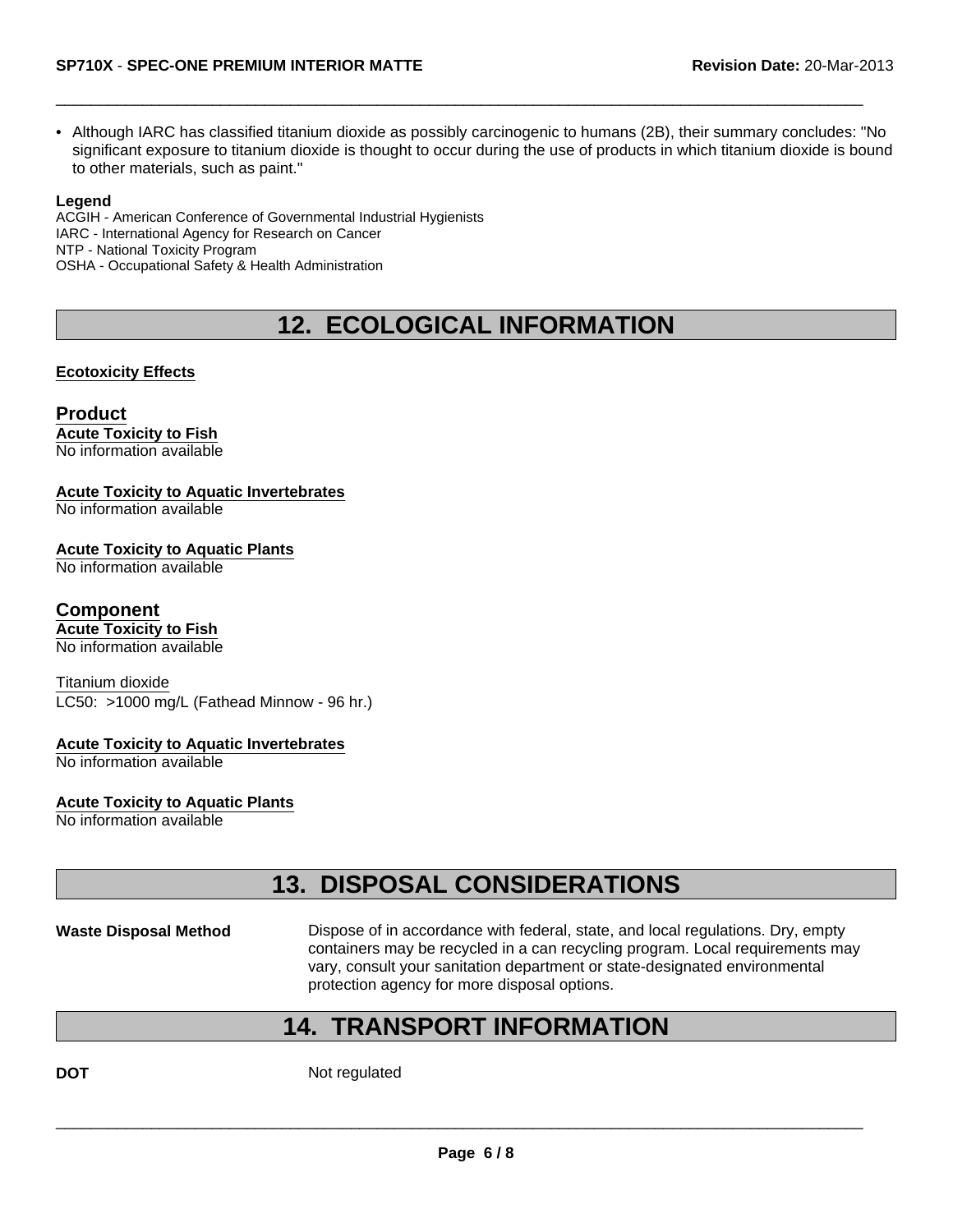### **14. TRANSPORT INFORMATION**

 $\Box$ 

**ICAO / IATA** Not regulated

**IMDG / IMO** Not regulated

# **15. REGULATORY INFORMATION**

#### **International Inventories**

| <b>United States TSCA</b> | Yes - All components are listed or exempt. |
|---------------------------|--------------------------------------------|
| <b>Canada DSL</b>         | Yes - All components are listed or exempt. |

### **Federal Regulations**

#### **SARA 311/312 hazardous categorization**

| Acute Health Hazard               | N٥  |
|-----------------------------------|-----|
| Chronic Health Hazard             | Yes |
| Fire Hazard                       | N٥  |
| Sudden Release of Pressure Hazard | N٥  |
| Reactive Hazard                   | N٥  |

#### **SARA 313**

Section 313 of Title III of the Superfund Amendments and Reauthorization Act of 1986 (SARA). This product contains a chemical or chemicals which are subject to the reporting requirements of the Act and Title 40 of the Code of Federal Regulations, Part 372:

| <b>Chemical Name</b> | <b>CAS-No</b> | Weight % (max) |
|----------------------|---------------|----------------|
| Kaolin, calcined     | 66402-68-4    |                |

*This product may contain trace amounts of (other) SARA reportable chemicals. Contact the preparer for further information.*

#### **Clean Air Act, Section 112 Hazardous Air Pollutants (HAPs) (see 40 CFR 61)** This product contains the following HAPs:

*This product may contain trace amounts of (other) HAPs chemicals. Contact the preparer for further information.*

#### **State Regulations**

#### **California Proposition 65**

*This product may contain small amounts of materials known to the state of California to cause cancer or reproductive harm.*

#### **State Right-to-Know**

| <b>Chemical Name</b> | <b>Massachusetts</b> | Jersev<br><b>New</b> | Pennsylvania | ∟ouisiana | Rhode<br><b>Island</b> |
|----------------------|----------------------|----------------------|--------------|-----------|------------------------|
|                      |                      |                      |              |           |                        |